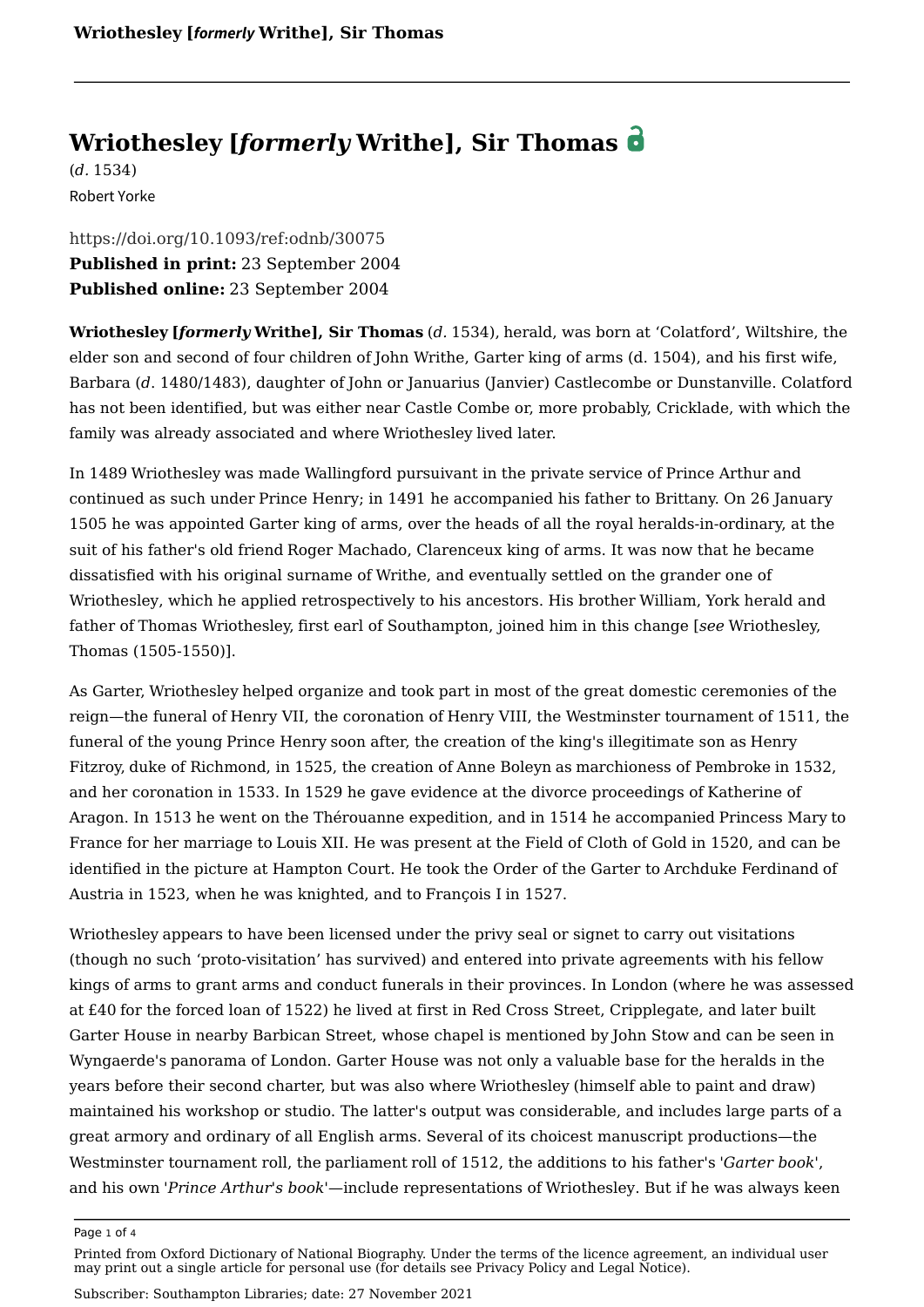to promote his office, person, and dynasty in the favourable Henrician climate, this should not detract from his achievement. His collections are an essential link between the heraldry of the middle ages and that of the later College of Arms, while his drawings of monuments anticipate the work of later Tudor heralds. J. H. Round's aspersions on Wriothesley as a genealogist are unfounded; he continued his father's work of codification, and a number of his pedigrees are longer than the first visitation ones. The modern rectilinear form of pedigree is first found in his manuscripts.

A later Garter has called Wriothesley's Gartership 'active, prosperous and in many ways distinguished' (Wagner, *Heralds of England*, 147). His hopes of permanently asserting the primacy of his office over the other kings of arms were dashed in 1530, however, when Thomas Benolt, Clarenceux king of arms, following an audience before the king, managed to obtain a commission under the great seal to carry out visitations which expressly forbade interference by any other herald. Thenceforward Garters played no part in the visitation process.

Wriothesley's first wife, whom he married before 1500, was Jane (*d*. after 1510), daughter of William Hall of Salisbury; he had ten children with Jane, their only surviving son being [Charles Wriothesley,](https://www.oxforddnb.com/documentId/odnb-9780198614128-e-30071) Windsor herald, and the chronicler. His second wife was Anne (*d*. before 1525), widow of Robert Warcop and previously of Richard Goldesborough, and daughter of Sir William Ingleby of Ripley, Yorkshire, with whom he had a daughter who died in infancy. He may also have had a third wife, another Anne. 'Worn out with age' (Anstis, 2.393), Wriothesley died, probably in London, on 24 November 1534, and was presumably buried with his family in St Giles Cripplegate. No will of his has been found. His library may have stayed intact until the death of his son Charles in 1562; after that it was probably dispersed. Manuscripts of his are now to be found in the College of Arms, the British Library, and elsewhere.

## **Sources**

A. Wagner, *Heralds of England: a history of the office and College of Arms* (1967)

A. R. Wagner, *Heralds and heraldry in the middle ages*, 2nd edn (1956)

A. Payne, 'Sir Thomas Wriothesley and his heraldic artists', *Illuminating the book … essays in honour of Janet Backhouse*, ed. M. P. Brown and S. McKendrick (1998), 143–62

M. Noble, *A history of the College of Arms* (1805), 81–6, 108–10

J. Anstis, ed., *The register of the most noble order of the Garter*, 2 vols. (1724), vol. 1, pp. 367– 73, vol. 2, p. 393

officers of arms, Coll. Arms, vol. 1, fols. 217–22

W. H. Godfrey, A. Wagner, and H. Stanford London, *The College of Arms, Queen Victoria Street* (1963), 41–5

Page 2 of 4

Printed from Oxford Dictionary of National Biography. Under the terms of the licence agreement, an individual user may print out a single article for personal use (for details see Privacy Policy and Legal Notice).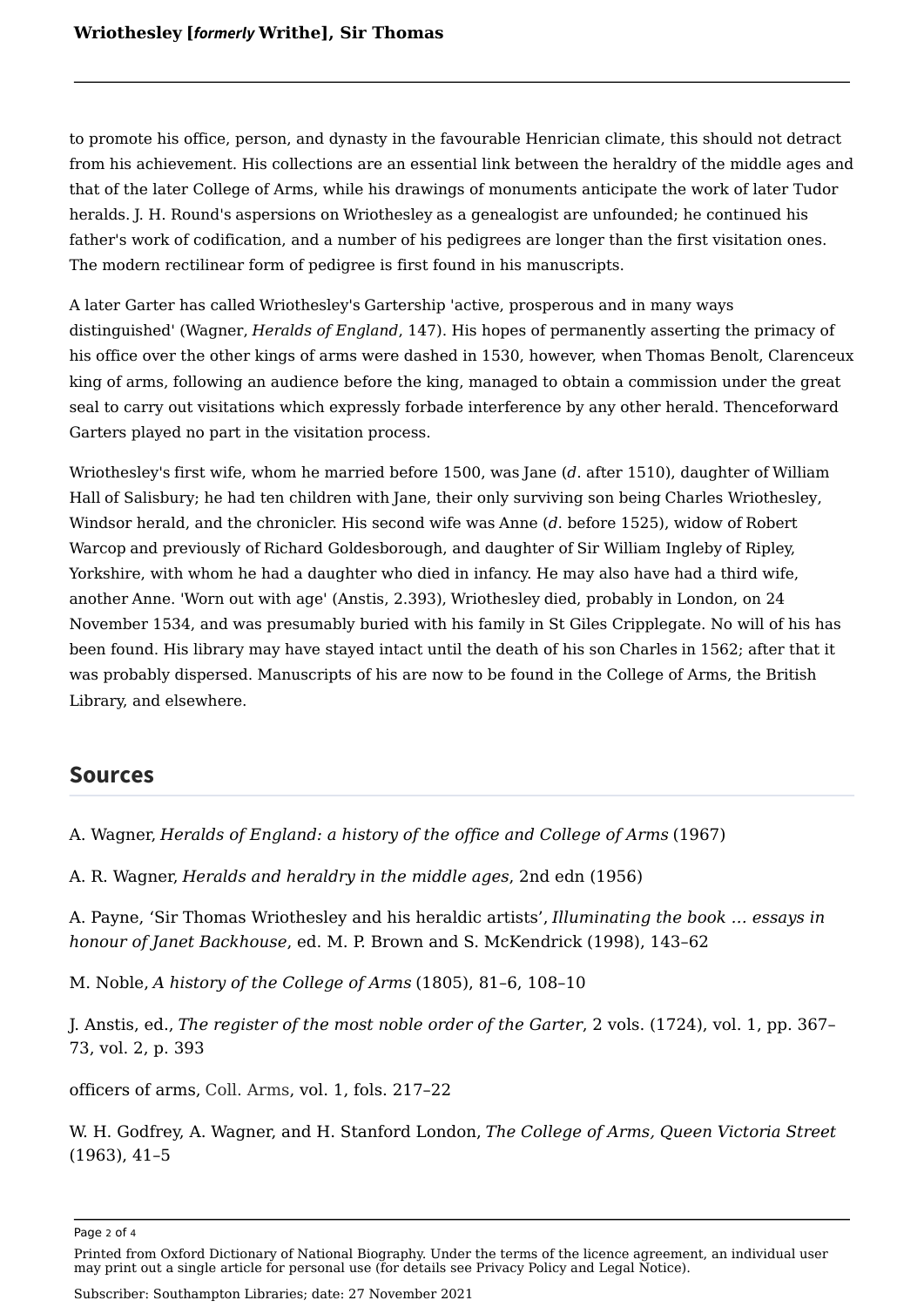A. R. Wagner, 'Additions and corrections to "A catalogue of English mediaeval rolls of arms"', *Rolls of arms: Henry III*, Harleian Society, 113–14 (1967), 257–9

A. R. Wagner, *English genealogy*, 2nd edn (1972)

A. R. Wagner, *The records and collections of the College of Arms* (1952)

BL, Harley roll MS, P. 4

pedigrees Wryothsley, Coll. Arms

, Harley MS 4900, fols. 41*v*–42 BL

, Cotton MS Claudius C.*iii* BL

# **Archives**

BL, heraldic collections, MSS Add. 5530, 45131-45133, 46354, and 62541, Egerton 3713, Harley 1074 (?), 1417, 1499, and 4900, Harley roll P. 4, Loan 90 (part)

Bodl. Oxf., MS Ashmole 1113

S. Antiquaries, Lond., heraldic collections, MSS 443 and 476

Trinity Cam., MS 0.3.59

, commonplace book, heraldic MSS; Everard Green Roll; Garter stalls *temp.* Henry VII Coll. Arms and Henry VIII; pedigrees Wryothsley; Westminster tournament roll, MSS A.18, I.2, L.6 (?), 8a, 9, 10 and 12b, M.3, 7, 9 *bis*, 14 *bis*, 16 *bis* and 17; Vincent 152–3, 187 (?) and 199 (part); muniment room 6/41–2, 9/60

## **Likenesses**

Wriothesley studio, painting on vellum, 1511, Coll. Arms, MS Westminster tournament roll, memb. 8; repro. in Wagner, *Heralds of England*, 152–3

Wriothesley studio, painting on vellum, 1512, Trinity Cam., MS 0.3.59; repro. in Wagner, *Heralds of England*, 156–7

Wriothesley studio, line drawing on vellum, 1517–1523, BL, Harley roll P. 4, memb. 1; repro. in Payne, 'Sir Thomas Wriothesley and his heraldic artists', 142

oils, 1520, Royal Collection

Wriothesley studio, painting on vellum, 1523, Coll. Arms, MS Vincent 152, fol. 178; repro. in Payne, 'Sir Thomas Wriothesley and his heraldic artists', 27

Page 3 of 4

Subscriber: Southampton Libraries; date: 27 November 2021

Printed from Oxford Dictionary of National Biography. Under the terms of the licence agreement, an individual user may print out a single article for personal use (for details see Privacy Policy and Legal Notice).